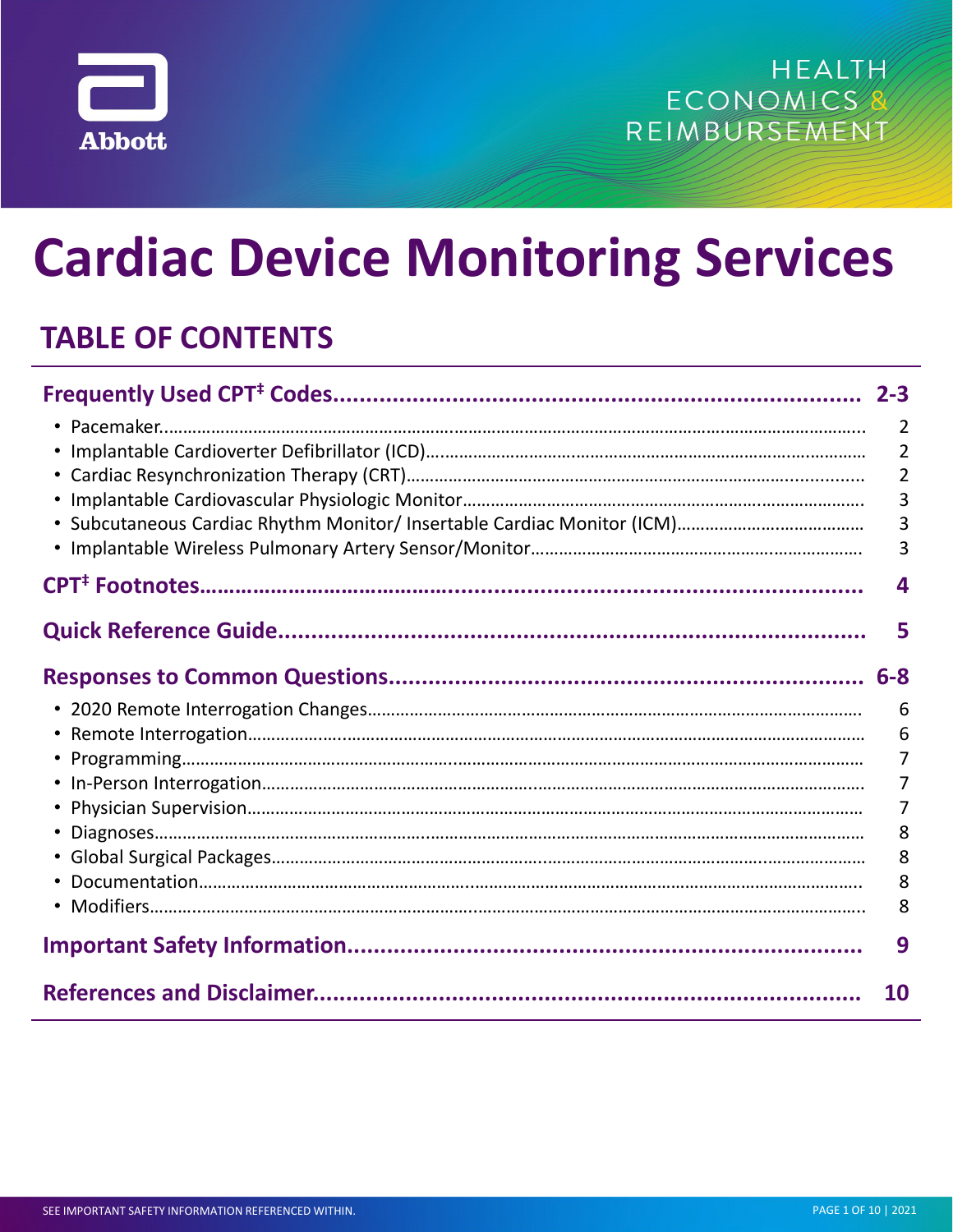## <span id="page-1-0"></span>**Frequently Used CPT‡ Codes**

## **PACEMAKER AND CRT-P**

|                                                             | <b>CPT<sup>‡</sup></b> Code and Description |                                                                                                                                                                                                                                                                                                                                                                     |  |  |  |
|-------------------------------------------------------------|---------------------------------------------|---------------------------------------------------------------------------------------------------------------------------------------------------------------------------------------------------------------------------------------------------------------------------------------------------------------------------------------------------------------------|--|--|--|
| Programming <sup>1</sup>                                    | 93279                                       | Programming device evaluation (in person) with iterative adjustment of the implantable device to test the function of the<br>device and select optimal permanent programmed values with analysis, review and report by a physician or other<br>qualified health care professional; single lead pacemaker system or leadless pacemaker system in one cardiac chamber |  |  |  |
|                                                             | 93280                                       | dual lead pacemaker system                                                                                                                                                                                                                                                                                                                                          |  |  |  |
|                                                             | 93281                                       | multiple lead pacemaker system                                                                                                                                                                                                                                                                                                                                      |  |  |  |
| In-Person<br>Interrogation <sup>2</sup>                     | 93288                                       | Interrogation device evaluation (in person) with analysis, review and report by a physician or other qualified health care<br>professional, includes connection, recording and disconnection per patient encounter; single, dual, or multiple lead<br>pacemaker system, or leadless pacemaker system                                                                |  |  |  |
| Remote<br>Interrogation <sup>3</sup>                        | 93294                                       | Interrogation device evaluation(s) (remote), up to 90 days; single, dual, or multiple lead pacemaker system, or leadless<br>pacemaker system with interim analysis, review(s) and report(s) by a physician or other qualified health care professional                                                                                                              |  |  |  |
|                                                             | 93296                                       | Interrogation device evaluation(s) (remote), up to 90 days; single, dual, or multiple lead pacemaker system, leadless<br>pacemaker system, or implantable defibrillator system, remote data acquisition(s), receipt of transmissions and<br>technician review, technical support and distribution of results                                                        |  |  |  |
| Peri-Procedural<br><b>Device</b><br>Evaluation <sup>4</sup> | 93286                                       | Peri-procedural device evaluation (in person) and programming of device system parameters before or after a surgery,<br>procedure, or test with analysis, review and report by a physician or other qualified health care professional; single, dual,<br>or multiple lead pacemaker system, or leadless pacemaker system                                            |  |  |  |
| Transtelephonic<br>Rhythm Strip<br>Evaluation <sup>5</sup>  | 93293                                       | Transtelephonic rhythm strip pacemaker evaluation(s) single, dual, or multiple lead pacemaker system, includes<br>recording with and without magnet application with analysis, review and report(s) by a physician or other<br>qualified health care professional, up to 90 days                                                                                    |  |  |  |

## **IMPLANTABLE CARDIOVERTER DEFIBRILLATOR (ICD) AND CRT-D**

|                                                      | <b>CPT<sup>‡</sup></b> Code and Description |                                                                                                                                                                                                                                                                                                                                                              |  |  |  |
|------------------------------------------------------|---------------------------------------------|--------------------------------------------------------------------------------------------------------------------------------------------------------------------------------------------------------------------------------------------------------------------------------------------------------------------------------------------------------------|--|--|--|
| Programming <sup>1</sup>                             | 93282                                       | Programming device evaluation (in person) with iterative adjustment of the implantable device to test the<br>function of the device and select optimal permanent programmed values with analysis, review and report by a physician<br>or other qualified health care professional; single lead transvenous implantable defibrillator system                  |  |  |  |
|                                                      | 93283                                       | dual lead transvenous implantable defibrillator system                                                                                                                                                                                                                                                                                                       |  |  |  |
|                                                      | 93284                                       | multiple lead transvenous implantable defibrillator system                                                                                                                                                                                                                                                                                                   |  |  |  |
| In-Person<br>Interrogation <sup>2</sup>              | 93289                                       | Interrogation device evaluation (in person) with analysis, review and report by a physician or other qualified health care<br>professional, includes connection, recording and disconnection per patient encounter; single, dual, or multiple lead<br>transvenous implantable defibrillator system, including analysis of heart rhythm derived data elements |  |  |  |
| Remote<br>Interrogation <sup>3</sup>                 | 93295                                       | Interrogation device evaluation(s) (remote), up to 90 days; single, dual, or multiple lead implantable defibrillator system<br>with interim analysis, review(s) and report(s) by a physician or other qualified health care professional                                                                                                                     |  |  |  |
|                                                      | 93296                                       | Interrogation device evaluation(s) (remote), up to 90 days; single, dual, or multiple lead pacemaker system, leadless<br>pacemaker system, or implantable defibrillator system, remote data acquisition(s), receipt of transmissions and<br>technician review, technical support and distribution of results                                                 |  |  |  |
| Peri-Procedural<br>Device<br>Evaluation <sup>4</sup> | 93287                                       | Peri-procedural device evaluation (in person) and programming of device system parameters before or after a surgery,<br>procedure, or test with analysis, review and report by a physician or other qualified health care professional; single, dual,<br>or multiple lead implantable defibrillator system                                                   |  |  |  |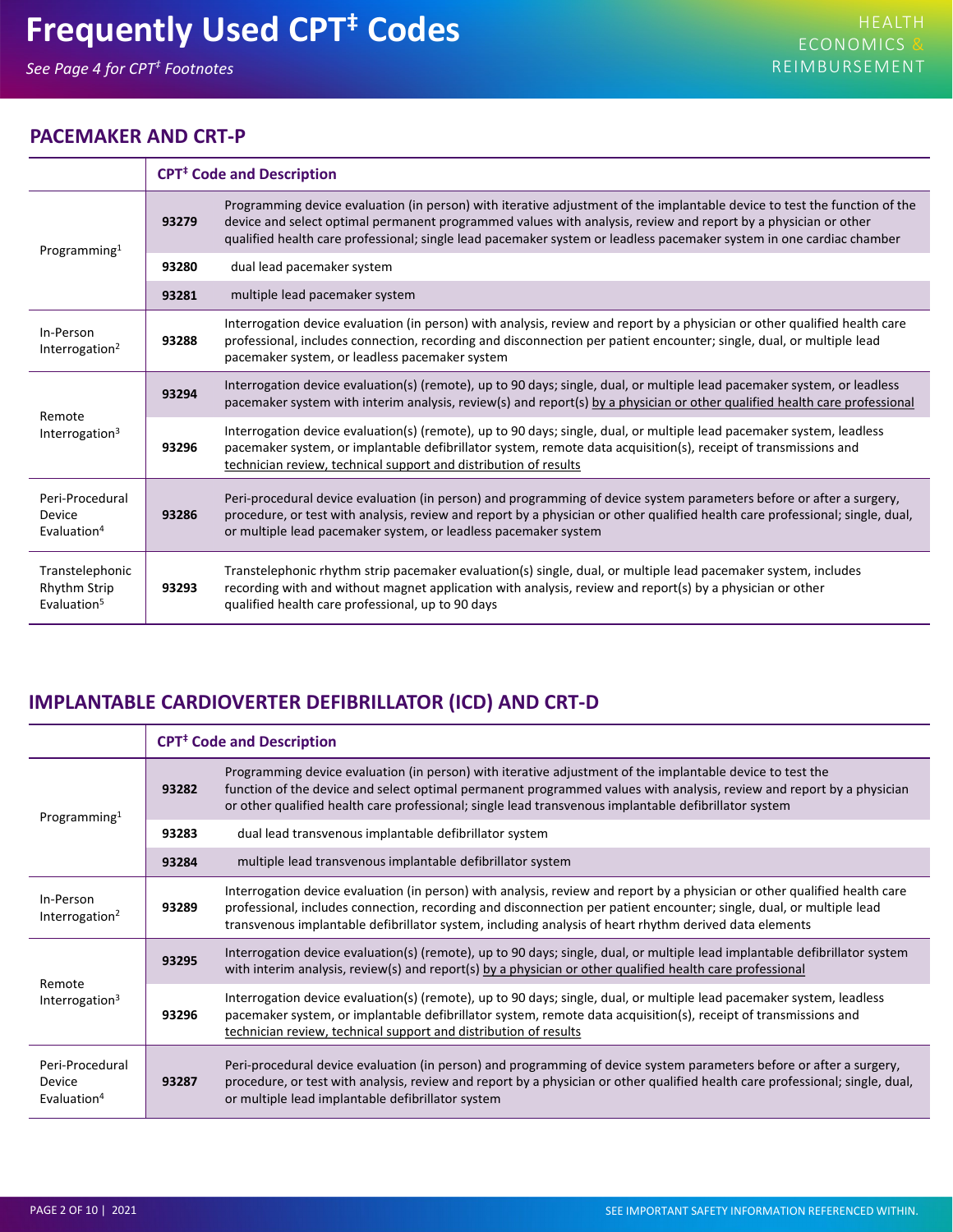## <span id="page-2-0"></span>**IMPLANTABLE CARDIOVASCULAR PHYSIOLOGIC MONITORING**

## (CorVueTM impedance monitoring)

|                                         | <b>CPT<sup>#</sup></b> Code and Description |                                                                                                                                                                                                                                                                                                                                                                                                           |  |  |  |
|-----------------------------------------|---------------------------------------------|-----------------------------------------------------------------------------------------------------------------------------------------------------------------------------------------------------------------------------------------------------------------------------------------------------------------------------------------------------------------------------------------------------------|--|--|--|
| In-Person<br>Interrogation <sup>2</sup> | 93290                                       | Interrogation device evaluation (in person) with analysis, review and report by a physician or other qualified health care<br>professional, includes connection, recording and disconnection per patient encounter; implantable cardiovascular<br>physiologic monitor system, including analysis of 1 or more recorded physiologic cardiovascular<br>data elements from all internal and external sensors |  |  |  |
| Remote<br>Interrogation <sup>3</sup>    | 93297                                       | Interrogation device evaluation(s), (remote) up to 30 days; implantable cardiovascular physiologic monitor<br>system, including analysis of 1 or more recorded physiologic cardiovascular data elements from all internal and<br>external sensors, analysis, review(s) and report(s) by a physician or other qualified health care professional                                                           |  |  |  |
|                                         | G2066                                       | Interrogation device evaluation(s), (remote) up to 30 days; implantable cardiovascular physiologic monitor system or<br>subcutaneous cardiac rhythm monitor system, remote data acquisition(s), receipt of transmissions and technician review,<br>technical support and distribution of results                                                                                                          |  |  |  |

## **SUBCUTANEOUS CARDIAC RHYTHM MONITOR/ INSERTABLE CARDIAC MONITOR** (Confirm RxTM ICM)

|                                         | <b>CPT<sup>#</sup></b> Code and Description |                                                                                                                                                                                                                                                                                                                                                       |  |  |  |
|-----------------------------------------|---------------------------------------------|-------------------------------------------------------------------------------------------------------------------------------------------------------------------------------------------------------------------------------------------------------------------------------------------------------------------------------------------------------|--|--|--|
| Programming <sup>1</sup>                | 93285                                       | Programming device evaluation, (in person) with iterative adjustment of the implantable device to test function of the<br>device and select optimal permanent programmed values with analysis, review and report by a physician or other<br>qualified health care professional; subcutaneous cardiac rhythm monitor system                            |  |  |  |
| In-Person<br>Interrogation <sup>2</sup> | 93291                                       | Interrogation device evaluation, (in person) with analysis, review and report by a physician or other qualified health care<br>professional, includes connection, recording and disconnection per patient encounter; including heart rhythm derived<br>data analysis, subcutaneous cardiac rhythm monitor system, including heart rhythm derived data |  |  |  |
| Remote<br>Interrogation $3$             | 93298                                       | Interrogation device evaluation(s), (remote) up to 30 days; subcutaneous cardiac rhythm monitor system, including<br>analysis of heart rhythm derived data, analysis review(s) and report(s) by a physician or other qualified health care<br>professional                                                                                            |  |  |  |
|                                         | G2066                                       | Interrogation device evaluation(s), (remote) up to 30 days; implantable cardiovascular physiologic monitor system or<br>subcutaneous cardiac rhythm monitor system, remote data acquisition(s), receipt of transmissions and technician review,<br>technical support and distribution of results                                                      |  |  |  |

## **IMPLANTABLE WIRELESS PULMONARY ARTERY SENSOR/MONITOR**

## (CardioMEMSTM Pulmonary Artery Pressure System)

|                                   | <b>CPT<sup>#</sup></b> Code and Description |                                                                                                                                                                                                                                                                                                  |  |  |
|-----------------------------------|---------------------------------------------|--------------------------------------------------------------------------------------------------------------------------------------------------------------------------------------------------------------------------------------------------------------------------------------------------|--|--|
| Remote<br>Monitoring <sup>6</sup> | $93264*$                                    | Remote monitoring of a wireless pulmonary artery pressure sensor for up to 30 days, including at least weekly downloads<br>of pulmonary artery pressure recordings, interpretation(s), trend analysis, and report(s) by a physician or other qualified<br>healthcare professional                |  |  |
|                                   | G2066*                                      | Interrogation device evaluation(s), (remote) up to 30 days; implantable cardiovascular physiologic monitor system or<br>subcutaneous cardiac rhythm monitor system, remote data acquisition(s), receipt of transmissions and technician review,<br>technical support and distribution of results |  |  |

‡CPT**‡** code 93264 is reported with status indicator "M" which indicates that it is not payable in the outpatient hospital prospective payment system.

\*Physicians should not report codes 93264 and G2066 together because 93264 includes the professional and technical components in the payment rate.

G2066 may be billable by outpatient hospitals for the technical data acquisitions of PA pressure sensor remote monitoring if the requirements of the code are met. It is important that hospitals verify reporting with their institutional coders and follow up with their payers regarding their payment coverage policies for G2066.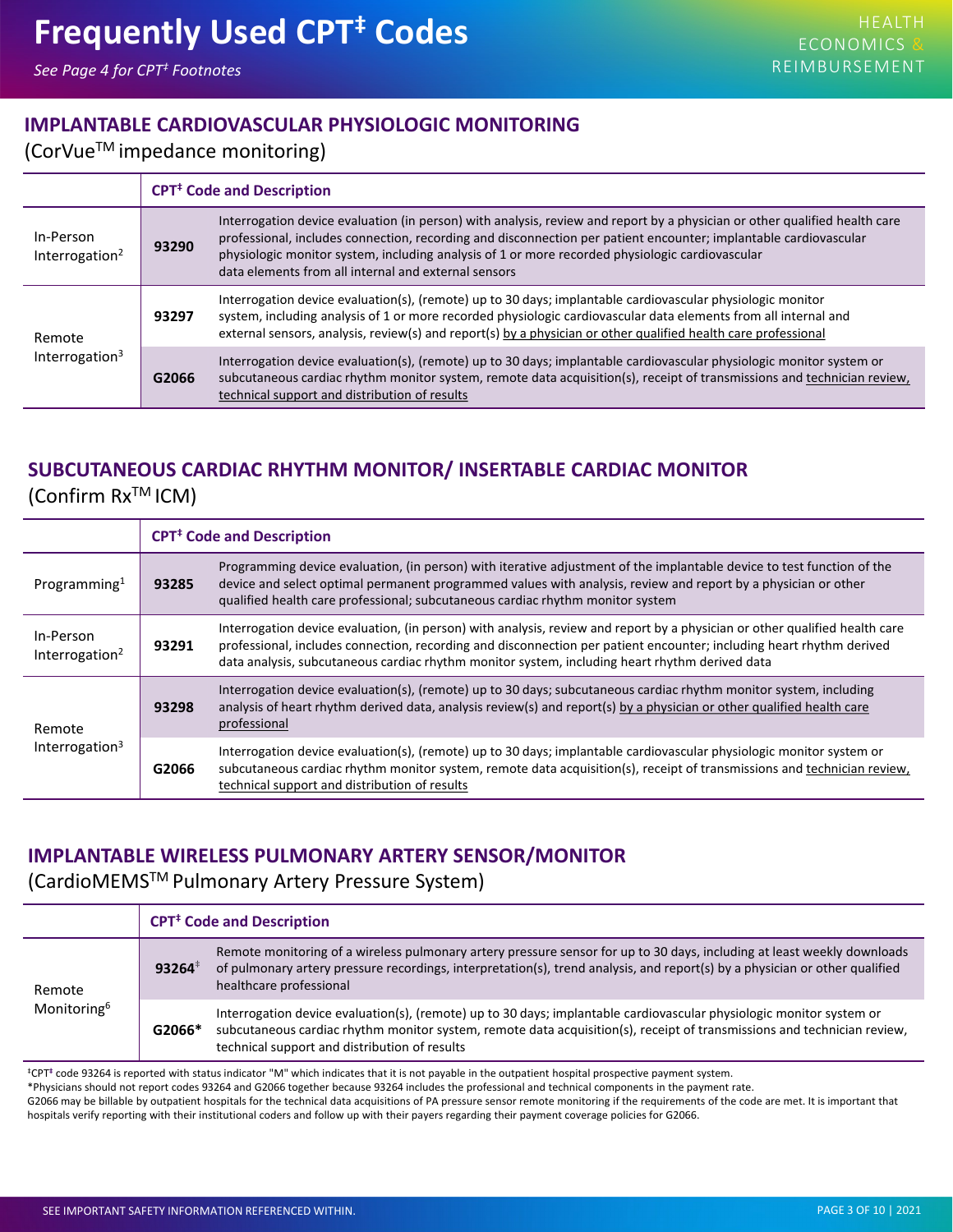## <span id="page-3-0"></span>**CPT‡ Footnotes**

## **CPT‡ FOOTNOTES (Reporting Instructions)7**

| <b>All Services</b>                                               | Programming, interrogation device evaluations, and peri procedural device evaluations may not be reported in conjunction<br>with device and/or lead insertion or revision services by the same individual<br>ECG rhythm derived elements are distinct from physiologic data, even when the same device is capable of producing both<br>$\bullet$<br>Implantable cardiovascular physiologic monitor device services are always reported separately from implantable defibrillator<br>services<br>When cardiac rhythm data are derived from an implantable defibrillator or pacemaker, do not report subcutaneous cardiac<br>rhythm monitor services with pacemaker or ICD services                                                                                                                                                                                                                                                                                                                                                                                                                                                                                                                       |
|-------------------------------------------------------------------|---------------------------------------------------------------------------------------------------------------------------------------------------------------------------------------------------------------------------------------------------------------------------------------------------------------------------------------------------------------------------------------------------------------------------------------------------------------------------------------------------------------------------------------------------------------------------------------------------------------------------------------------------------------------------------------------------------------------------------------------------------------------------------------------------------------------------------------------------------------------------------------------------------------------------------------------------------------------------------------------------------------------------------------------------------------------------------------------------------------------------------------------------------------------------------------------------------|
| 1. Programming                                                    | Reported per procedure<br>$\bullet$<br>May be reported with remote interrogation device evaluations during the remote interrogation device evaluation period<br>$\bullet$<br>May not be reported with in person interrogation device evaluations on the same date by the same individual<br>For subcutaneous cardiac rhythm monitors, may not be reported with programming device evaluations for pacemakers and<br>٠<br><b>ICDs</b>                                                                                                                                                                                                                                                                                                                                                                                                                                                                                                                                                                                                                                                                                                                                                                    |
| 2. In-Person<br>Interrogation                                     | Reported per procedure<br>$\bullet$<br>May not be reported with programming on the same date by the same individual<br>May not be reported with remote interrogation device evaluations on the same date by the same individual                                                                                                                                                                                                                                                                                                                                                                                                                                                                                                                                                                                                                                                                                                                                                                                                                                                                                                                                                                         |
| 3. Remote<br>Interrogation                                        | Pacemaker, Implantable Cardioverter Defibrillator (ICD) and Cardiac Resynchronization Therapy (CRT)<br>Reported no more than once every 90 days. A period is established by the initiation of the remote monitoring or the 91st day<br>of monitoring and extends for the subsequent 90 days for which remote monitoring is occurring<br>Do not report if the monitoring period is less than 30 days<br>$\bullet$<br>May be reported with programming device evaluations during the remote interrogation device evaluation period<br>May not be reported with in person interrogation device evaluations on the same date by the same individual. Report only<br>remote services when an in person interrogation device evaluation is performed during a period of remote interrogation<br>device evaluation. However, a service center may report the technical code for remote interrogation (93296) during a period<br>in which a physician or other qualified health professional performs an in-person interrogation device evaluation.                                                                                                                                                             |
|                                                                   | Implantable Cardiovascular Physiologic Monitor/Subcutaneous Cardiac Rhythm Monitor<br>Reported no more than once every 30 days. A period is established by the initiation of the remote monitoring or the 31st day<br>of monitoring and extends for the subsequent 30 days for which remote monitoring is occurring<br>Do not report if the monitoring period is less than 10 days<br>$\bullet$<br>May be reported with programming device evaluations during the remote interrogation device evaluation period<br>$\bullet$<br>May not be reported with in person interrogation device evaluations on the same date by the same individual. Report only<br>remote services when an in person interrogation device evaluation is performed during a period of remote interrogation<br>device evaluation. However, a service center may report the technical code for remote interrogation (G2066) during a period<br>in which a physician or other qualified health professional performs an in-person interrogation device evaluation.<br>Remote interrogation of implantable cardiovascular physiologic monitors may be reported with remote interrogation of<br>subcutaneous cardiac rhythm monitors |
| 4. Peri-Procedural<br>Device Evaluation                           | Reported once before and once after surgery, procedure or test, when device evaluation and programming is performed<br>before and after surgery, procedure or test<br>May not be reported with programming device evaluations or in-person interrogation device evaluations<br>$\bullet$<br>If one provider performs both the pre- and post- evaluation and programming service, the appropriate code (93286 for<br>pacemakers or 93287 for implantable defibrillators) would be reported two times. If one provider performs the pre-surgical<br>service and a separate provider performs the post-surgical service, each provider reports either code only one time.                                                                                                                                                                                                                                                                                                                                                                                                                                                                                                                                  |
| 5. Transtelephonic<br>Rhythm Strip<br>Evaluation                  | Reported no more than once every 90 days<br>$\bullet$<br>Do not report if the monitoring period is less than 30 days<br>May not be reported with the professional code for remote pacemaker interrogations (93294)<br>$\bullet$<br>For in person evaluation, see ECG codes (93040, 93041, 93042)<br>$\bullet$                                                                                                                                                                                                                                                                                                                                                                                                                                                                                                                                                                                                                                                                                                                                                                                                                                                                                           |
| 6. Remote<br>Monitoring of<br><b>Pulmonary Artery</b><br>Pressure | Reported no more than once every 30 days. A period is established by the initiation of the remote monitoring or the 31st day<br>$\bullet$<br>of monitoring and extends for the subsequent 30 days for which remote monitoring is occurring<br>Do not report if the monitoring period is less than 30 days<br>$\bullet$<br>Do not report if download(s), interpretation(s), trend analysis, and report(s) do not occur at least weekly during the 30-day<br>٠<br>time period<br>Do not report if review does not occur at least weekly during the 30-day time period<br>$\bullet$                                                                                                                                                                                                                                                                                                                                                                                                                                                                                                                                                                                                                        |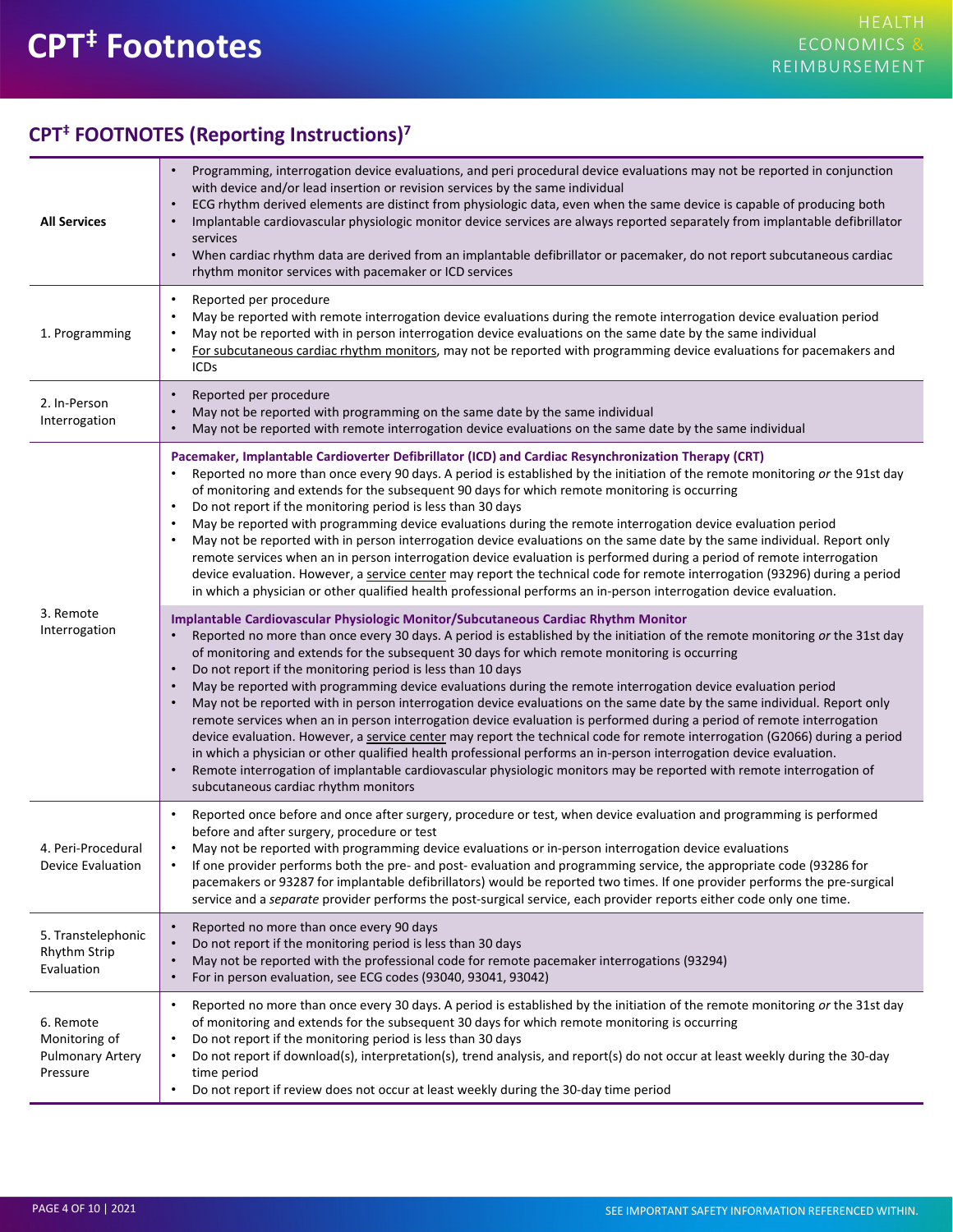## <span id="page-4-0"></span>**SUMMARY OF CPT‡ CODES**

|                                                                    | <b>Programming</b>  | <b>In-Person</b><br>Interrogation | Remote Interrogation/<br><b>Remote Monitoring</b> |                                       | Peri-Procedural<br><b>Device</b><br>Evaluation | Transtelephonic<br><b>Rhythm Strip</b><br>Evaluation |
|--------------------------------------------------------------------|---------------------|-----------------------------------|---------------------------------------------------|---------------------------------------|------------------------------------------------|------------------------------------------------------|
|                                                                    |                     |                                   | Professional                                      | <b>Technical</b>                      |                                                |                                                      |
| Pacemaker                                                          | 93279, 93280, 93281 | 93288                             | $^{\ddagger}90$<br>93294                          | 93296 $*90$                           | 93286                                          | 93293                                                |
| ICD                                                                | 93282, 93283, 93284 | 93289                             | <b>*90</b><br>93295                               | $+90$<br>93296                        | 93287                                          |                                                      |
| <b>Implantable Cardiovascular</b><br><b>Physiologic Monitoring</b> |                     | 93290                             | $*30$<br>93297                                    | $*30$<br>G2066                        |                                                |                                                      |
| Insertable<br><b>Cardiac Monitor (ICM)</b>                         | 93285               | 93291                             | $\pm$ 30<br>93298                                 | $*30$<br>G2066                        |                                                |                                                      |
| <b>Pulmonary Artery Pressure</b><br><b>Monitor</b>                 |                     |                                   | 93264<br>(Physicians)*                            | $30^{\circ}$<br>G2066 <sup>+</sup> 30 |                                                |                                                      |
|                                                                    |                     |                                   |                                                   | (Hospitals)*                          |                                                |                                                      |

‡90: Reported no more than once every 90 days. Do not report if the monitoring period is less than 30 days.

‡30: Reported no more than once every 30 days. Do not report if the monitoring period is less than 10 days.

*\*30*: Reported no more than once every 30 days. Do not report if the monitoring period is less than 30 days.

\*Physicians should not report codes 93264 and G2066 together because 93264 includes the professional and technical components in the payment rate. However, G2066 may be billable by Outpatient Hospitals for the technical data acquisitions of PA pressure sensor remote monitoring if the requirements of the code are met.

#### CODE EDITS Device Monitoring Codes that Cannot be Reported Together by Same Individual for Same Date of Service<sup>9</sup>

Bolded codes indicate that there are no modifiers that are allowed to be used with this code pair, i.e., there are no circumstances in which both procedures of the c[od](#page-9-0)e pair should be paid for the same beneficiary on the same day by the same provider.<sup>18</sup> Un-bolded codes indicate that modifiers are allowed with this code pair when appropriate. See Page 8 for additional detail on modifiers.

|                                                             | <b>CPT Code</b> | <b>Cannot be Reported With:</b>                                                                                           |  |  |  |  |  |
|-------------------------------------------------------------|-----------------|---------------------------------------------------------------------------------------------------------------------------|--|--|--|--|--|
|                                                             | 93279           | 93280, 93281, 93282, 93283, 93284, 93285, 93286, 93287, 93288, 93289, 93291                                               |  |  |  |  |  |
|                                                             | 93280           | 93279, 93281, 93282, 93283, 93284, 93285, 93286, 93287, 93288, 93289, 93291                                               |  |  |  |  |  |
|                                                             | 93281           | 93279, 93280, 93282, 93283, 93284, 93285, 93286, 93287, 93288, 93289, 93291                                               |  |  |  |  |  |
| Pacemaker                                                   | 93288           | 93264, 93279, 93280, 93281, 93282, 93283, 93284, 93285, 93286, 93287, 93289, 93291, 93294, 93295,<br>93296*, 93297, 93298 |  |  |  |  |  |
|                                                             | 93294           | 93264, 93288, 93289, 93290, 93291, 93293, 93295, 93298                                                                    |  |  |  |  |  |
|                                                             | 93296           | 93264, 93288*, 93289, 93290, 93291                                                                                        |  |  |  |  |  |
|                                                             | 93286           | 93279, 93280, 93281, 93282, 93283, 93284, 93287, 93288, 93289, 93290, 93291                                               |  |  |  |  |  |
|                                                             | 93293           | 93264.93294.93297                                                                                                         |  |  |  |  |  |
|                                                             | 93282           | 93279, 93280, 93281, 93283, 93284, 93285, 93286, 93287, 93288, 93289, 93291                                               |  |  |  |  |  |
|                                                             | 93283           | 93279, 93280, 93281, 93282, 93284, 93285, 93286, 93287, 93288, 93289, 93291                                               |  |  |  |  |  |
|                                                             | 93284           | 93279, 93280, 93281, 93282, 93283, 93285, 93286, 93287, 93288, 93289, 93291                                               |  |  |  |  |  |
| ICD                                                         | 93289           | 93264, 93279, 93280, 93281, 93282, 93283, 93284, 93286, 93287, 93288, 93291, 93294, 93295, 93296*,<br>93297, 93298        |  |  |  |  |  |
|                                                             | 93295           | 93264, 93288, 93289, 93290, 93291, 93294                                                                                  |  |  |  |  |  |
|                                                             | 93296           | 93264, 93288, 93289*, 93290, 93291                                                                                        |  |  |  |  |  |
|                                                             | 93287           | 93279, 93280, 93281, 93282, 93283, 93284, 93285, 93286, 93288, 93289, 93290, 93291                                        |  |  |  |  |  |
|                                                             | 93290           | 93264, 93286, 93287, 93291, 93294, 93295, 93296, 93297, 93298                                                             |  |  |  |  |  |
| Implantable Cardiovascular<br><b>Physiologic Monitoring</b> | 93297           | 93264, 93288, 93289, 93290, 93291, 93293, 93298                                                                           |  |  |  |  |  |
|                                                             | G2066           |                                                                                                                           |  |  |  |  |  |
|                                                             | 93285           | 93279, 93280, 93281, 93282, 93283, 93284, 93287, 93288, 93291                                                             |  |  |  |  |  |
| Insertable                                                  | 93291           | 93264, 93279, 93280, 93281, 93282, 93283, 93284, 93285, 93286, 93287, 93288, 93289, 93290, 93294,                         |  |  |  |  |  |
| Cardiac Monitor (ICM) <sup>+</sup>                          |                 | 93295, 93296, 93297, 93298                                                                                                |  |  |  |  |  |
|                                                             | 93298           | 93264, 93288, 93289, 93290, 93291, 93294, 93297                                                                           |  |  |  |  |  |
|                                                             | G2066           |                                                                                                                           |  |  |  |  |  |
| <b>Pulmonary Artery Pressure</b>                            | 93264           | 93288, 93289, 93290, 93291, 93293, 93294, 93295, 93296, 93297, 93298                                                      |  |  |  |  |  |
| Monitor                                                     | G2066           |                                                                                                                           |  |  |  |  |  |

All procedures reported should be deemed medically necessary by the physician. Programming, interrogation device evaluations, and peri procedural device evaluations may not be reported in conjunction with device and/or lead insertion or revision services.

\*A service center may report the technical codes for remote interrogation during a period in which a physician or other qualified health professional performs an in-person interrogation.

‡ When cardiac rhythm data are derived from an implantable defibrillator or pacemaker, do not report subcutaneous cardiac rhythm monitor services with pacemaker or ICD services.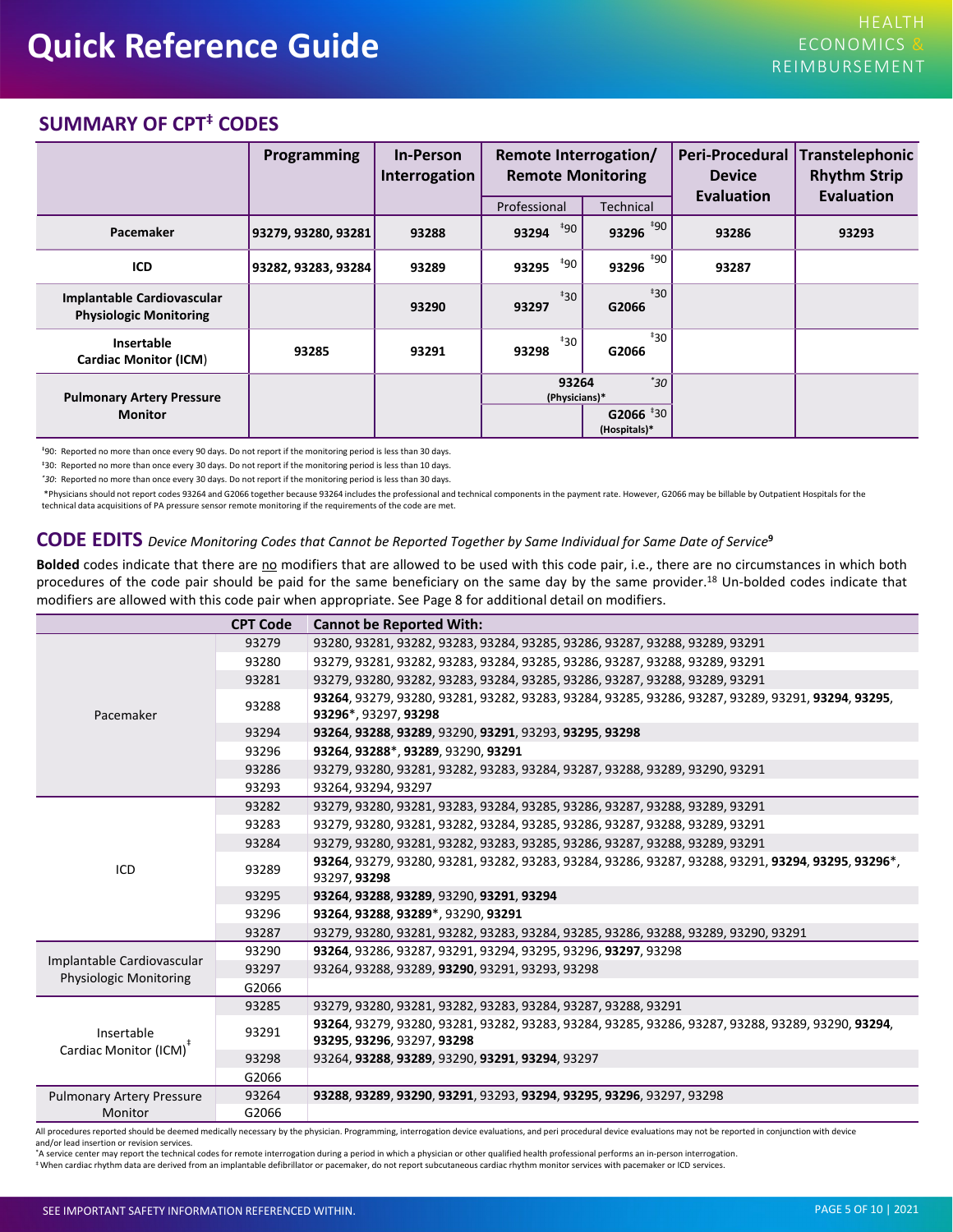## <span id="page-5-0"></span>**2020 REMOTE INTERROGATION CHANGES**

#### **How did the codes for the technical portion of remote monitoring for certain systems such as Confirm RxTM Insertable Cardiac Monitors (ICM) and CorVueTM Impedance Monitoring change in 2020?**

The Medicare 2020 Physician Final Rule created a new code: G2066, effective January 1, 2020, to report the technical portion of remote monitoring services for subcutaneous cardiac rhythm monitor systems (such as Confirm Rx™) and cardiovascular physiologic monitor systems (such as CorVue™ Impedance Monitoring). Under the appropriate circumstances, this code may be used to report these services to Medicare and some commercial payers. Check with your commercial payers before reporting code G2066.

Note, the code previously used to report the technical portion of remote monitoring (CPT $<sup>†</sup>$  code 93299) applies to claims with a date</sup> of service *on* or *before* December 31, 2019. The new code (G2066) applies to claims with a date of service on or after January 1, 2020.

#### **How is the new code (G2066) different from the old code (93299)?**

The new code (G2066) is a Level II HCPCS G-code, whereas the old code (93299) was a CPT<sup>‡</sup> code. Level II HCPCS G-codes are temporary national codes for items and services that require uniform national coding but do not have a corresponding  $CPT^{\ddagger}$ code.14 These codes remain active until they are converted into permanent codes or until Medicare notifies contractors to delete them. G-codes are created by Medicare for Medicare use, but they may also be used by some commercial payers.

#### **What is the Medicare payment for code G2066?**

G2066 is contractor-priced, meaning payment rates for the code are developed at the discretion of each local Medicare Administrative Contractor (MAC).<sup>14</sup> The old code (CPT<sup>‡</sup> Code 93299) was also contractor-priced.

#### **When will the contractor rates for G2066 be announced?**

Medicare Administrative Contractors (MACs) typically release their contractor-priced fee schedules during the first quarter of the year. Contact your local MAC for their specific fee schedule information.

#### **What code should be reported to commercial payers?**

Some commercial payers may accept code G2066 but you should always check first with your commercial payers before reporting code G2066 to verify their coding recommendations for this service.

#### **Is the modifier -TC (technical component) required when reporting G2066?**

No, according to the 2020 Final Medicare Physician Rule, G2066 is a "technical component only" code.<sup>15</sup> This means that it is a "stand alone code that describe[s] the technical component (such as staff and equipment costs) of selected diagnostic tests" and therefore the modifiers -26 and TC cannot be used with these codes.<sup>16</sup>

#### **Have the codes changed for reporting the** *professional* **component of remote monitoring for subcutaneous cardiac rhythm monitor systems and cardiovascular physiologic monitor systems?**

No, the professional codes for remote monitoring have not changed. Under the appropriate circumstances,  $CPT<sup>‡</sup>$  Code 93298 may be used to report the professional portion of remote monitoring services for subcutaneous cardiac rhythm monitor systems and CPT<sup>‡</sup> Code 93297 may be used to report the professional portion of remote monitoring for cardiovascular physiologic monitor systems.[7](#page-9-0)

#### **Which code (93299 or G2066) is applicable if the remote monitoring period spans 2019 and 2020, i.e., if the RM period occurs partly in 2019 and partly in 2020?**

According to the Medicare Learning Network, for technical services[,](#page-9-0)  the appropriate date of service is the date the monitoring concludes.17 Therefore, if the last day of monitoring occurs in 2020, then the date of service is in 2020, meaning the 2020 code (G2066) is applicable.

#### **Who can I contact for more information?**

Call our Reimbursement Hotline at (855) 569-6430, available 8-5pm CT, or email hce@abbott.com.

## **REMOTE INTERROGATION**

#### **If the health care provider downloads or reviews data multiple times during the remote interrogation period, can he/she report the applicable code(s) multiple times?**

No, according to  $CPT^{\ddagger}$  guidelines, the remote interrogation codes may only be reported once per 90 days for pacemakers/ICDs/CRT and once per 30 days for Implantable Cardiovascular Physiologic Monitors, Subcutaneous [Ca](#page-9-0)rdiac Rhythm Monitors and Implantable Wireless Pulmonary Artery Sensors.7 This applies to both the professional and technical remote interrogation codes.

#### **Can the physician report both the professional and technical codes for remote interrogation if a device industry representative is involved in performing the technical service, under the physician's direction?**

No. If a device industry representative is involved in performing the technical service under the physician's direction, then the physician may NOT bill for the technical service and may only bill the professional services that are actually performed by the physician, i.e., physician analysis, review(s) and report(s).

#### **Do the technical component codes require that the**

#### **physician/facility own the device interrogation and programming equipment?**

No. There is no reference to equipment ownership as a requirement for billing the technical component codes.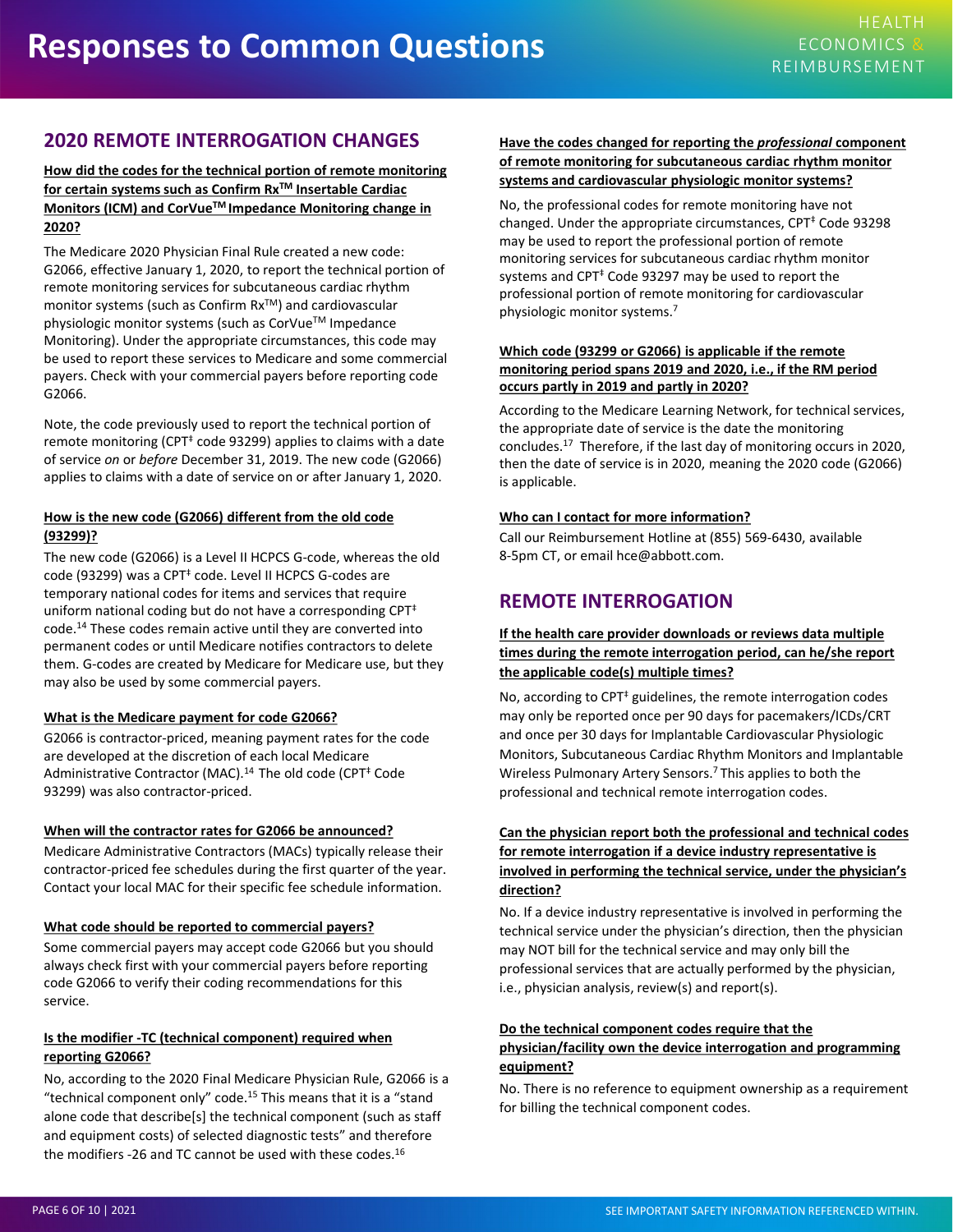## <span id="page-6-0"></span>**PROGRAMMING**

#### **Can the physician report programming or in-person interrogation at the time of implant?**

No, according to CPT<sup>‡</sup> guidelines, "pacemaker and implantable defibrillator interrogation device evaluations, peri procedural device evaluations and programming, and programming device evaluations may not be reported in conjunction with pacemaker or implantable defibrillator device and/or lead insertion or revision services by the same individual."7 According to [th](#page-9-0)e CMS National Correct Coding Initiative, ICM insertions should also not be reported with programming or interrogations.9

#### **Are there specific frequency limitations for programming, within CPT‡ guidelines or Medicare coverage determinations?**

No. Neither CPT<sup>‡</sup> guidelines nor Medicare's National Coverage Determinations contain frequency limitations on the use of programming codes for pacemakers and ICDs.7 However, you should check with your local MAC to verify wh[eth](#page-9-0)er they have established local frequency guidelines for these codes. As always, all code requirements must be met (as described in the code description) and the procedure must be deemed medically necessary by the physician.

#### **If a patient being remotely monitored receives programming, can both the programming and the remote interrogation be reported?**

Yes,  $CPT^{\ddagger}$  guidelines state, "programming device evaluations and remote interrogation device evaluations may both be reported during the remote interrogation device evaluation period."7

#### **Can the physician report programming if the device parameters do not change?**

Yes, CPT<sup>‡</sup> guidelines state, "The final program parameters may or may not change after [programming device] evaluation."7

## **IN PERSON INTERROGATION**

#### **When performing programming or an in-person interrogation and a separately identifiable Evaluation and Management service during the same visit, what coding rules apply?**

In general, when multiple coding options exist for a given service, coding convention mandates the use of the code with the highest level of specificity. Therefore, if a *specific* CPT code exists for a given service (as is the case with device programming and in-person interrogations), that specific code should be reported instead of a *general* E/M (Evaluation and Management) code.

However, according to CPT guidelines, "it may be necessary to indicate that on the day a procedure or service identified by a CPT code was performed, the patient's condition required a significant, separately identifiable E/M [Evaluation and Management] service above and beyond th[e o](#page-9-0)ther service provided or beyond the usual preoperative and postoperative care associated with the procedure that was performed." <sup>11</sup> In such qualifying cases, a -25 modifier (for Significant, Separately Identifiable Evaluation and Management Service by the Same Physician or Other Qualified Health Care Professional on the

Same Day of the Procedure or Other Service) is available to report the E/M service.<sup>11</sup>

#### **Are there specific frequency limitations for in-person interrogation codes, within CPT‡ guidelines or Medicare coverage determinations?**

For pacemakers, Medicare's National Coverage Determination (NCD) indicates that, "The decision as to how often any patient's pacemaker should be monitored is the responsibility of the patient's physician who is best able to take into account the condition and circumstances of the individual patient."10 The NCD contains guidelines for the fr[eq](#page-9-0)uency of monitoring and recommends that MACs develop their own policies for the frequency of these services.10 Check with your local MAC to verify their policies.

For ICDs, neither CPT<sup>‡</sup> guidelines nor Medicare's National Coverage Determinations contain fre[que](#page-9-0)ncy limitations on the use of in person interrogation codes.<sup>7</sup> However, check with your local MAC to verify whether they have established frequency guidelines for these codes.

As always, all code requirements must be met (as described in the code description) and the procedure must be deemed medically necessary by the physician.

#### **What happens if a patient being remotely monitored receives an in-person interrogation?**

 $CPT^{\ddagger}$  guidelines state that "the same individual may not report an in-person and remote interrogation of the same device during the same period. Report only remote services when an in-person interrogation device evaluation is performed during a period of remote interrogation device evaluation."

However, the CPT<sup>‡</sup> codebook provides that a "service center" may report qualifying technical codes for remote interrogation "during a period in which a physician or other qualified health prof[ess](#page-9-0)ional performs an in-person interrogation device evaluation."7

## **PHYSICIAN SUPERVISION**

#### **What are the physician supervision guidelines for remote interrogations?**

According to the 2020 Final Medicare Physician Rule, the codes for the professional component of remote monitoring are "professional component only codes" and the concept of physician supervision "does not apply."<sup>[15](#page-9-0)</sup> This means that the physician or other qualified health care professional must *personally* perform the work.

According to the 2020 Final Medicare Physician Rule, the codes for the technical component of remote monitoring are "technical component only codes" that requires "general supervision." <sup>15</sup> According to the Medicare Benefit Policy Manual, "general supervision means the procedure is furnished under the physician's overall direction and control, but the physician's presence is not required during the performance of the procedure."8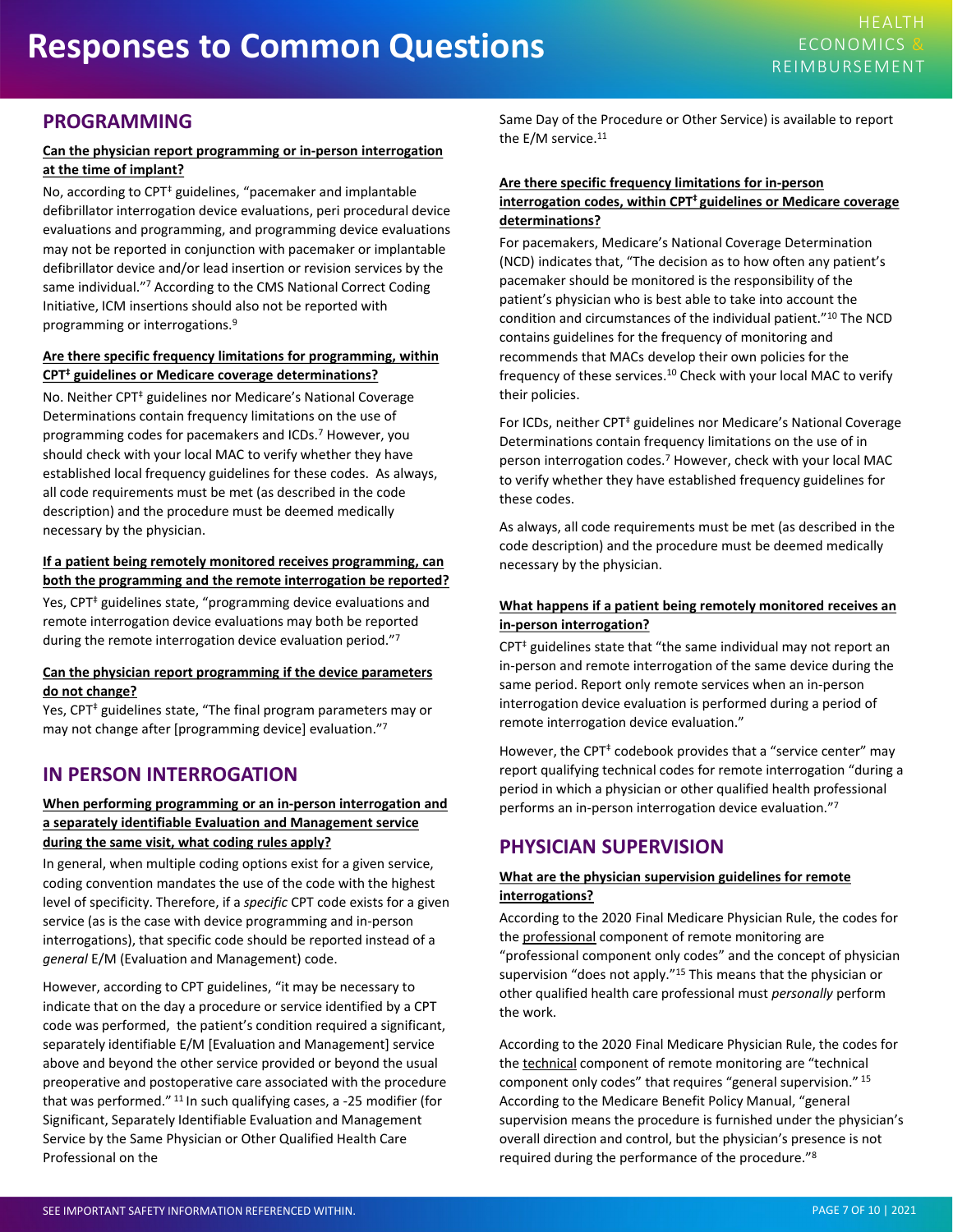## <span id="page-7-0"></span>**DIAGNOSES**

#### **What diagnosis codes may apply in connection with Programming, Device Elective Replacement Indication (ERI)/ End of Life (EOL) and Device Interrogations?**

Diagnosis codes are used by both hospitals and physicians to document the medical necessity and clinical rationale for applicable procedures. It is incumbent upon the physician to determine the appropriate diagnosis code, give[n t](#page-9-0)he patient's circumstances. There are many possible diagnosis code scenarios and a wide variety of possible combinations. This list is not exhaustiv[e o](#page-9-0)f all the diagnosis codes supporting device monitoring procedures; it is meant to serve as an example for your review. Nothing in this document should be viewed as instructions for selecting any particular code, and Abbott does not advocate or warrant the appropriateness of the use of any particular code. Note that laws, regulations, and coverage policies are complex and are updated frequently, and, therefore, the customer should check with its local carriers or intermedi[ar](#page-9-0)ies often and should consult with legal counsel or a financial, coding, or reimbursement specialist for any questions related to coding, billing, reimbursement or any related issues.

The following are some codes that may apply under the appropriate circumstances:

#### *Programming or Device ERI/EOL*<sup>13</sup>

- Z45.01 Encounter for adjustment and management of cardiac pacemaker or cardiac resynchronization therapy pacemaker (CRT-P)
- Z45.02 Encounter for adjustment and management of automatic implantable cardiac defibrillator, automatic implantable [car](#page-9-0)diac defibrillator with synchronous cardiac pacemaker or cardiac resynchronization therapy defibrillator (CRT-D)
- Z45.09 Encounter for adjustment and management of other cardiac device [used for ICMs]

#### *Interrogations* <sup>13</sup>

- Z95.0 Presence of cardiac pacemaker or cardiac resynchronization therapy (CRT-P) pacemaker
- Z95.810 Presence of automatic (implantable) cardiac defibrillator, automatic (implantable) cardiac defibrillator with synchronous cardiac pacemaker, cardiac resynchronization therapy defibrillator (CRT-D) or cardioverter-defibrillator (ICD)
- Z95.818 Presence of other cardiac implants and grafts [for ICMs]

## **GLOBAL SURGICAL PACKAGES**

#### **Do global surgical packages include/apply to programming or remote/in-person interrogations following a device implant?**

No. According to the Final 2020 Medicare Physician Rule, the codes for remote and in-per[so](#page-9-0)n interrogations are assigned a Global Surgery indicator of "XXX" meaning that the "global concept does not apply.<sup>"15</sup> This means that these procedures are not included in the global surgical package.12

### **DOCUMENTATION**

**Who is responsible for storing device interrogation data? Since the device interrogation data is stored digitally, does the physician practice need to also retain this information in the patient's medical records?**

Although some device interrogation data may be available through digital platforms provided by device manufacturers, these are not electronic medical records. It is the physician's responsibility to maintain appropriate documentation, including all relevant device interrogation data, in the patient's medical record.

## **MODIFIERS**

#### **What is a modifier?**

Providers can use modifiers to indicate that a service or procedure has been altered by a specific ci[rcu](#page-9-0)mstance but has not changed in its definition or code. For example, modifiers may be used to report:

- Only the technical component (-TC)
- Only the professional component (-26)
- Multiple procedures performed at the same session by the same provider (-51)
- Co-surgery (-62)
- Distinct procedural service (-59)
- That a procedure was discontinued (-53 for physician reporting; 73 or -74 for hospital reporting) $<sup>7</sup>$ </sup>

Modifiers may be used to bypass coding edits if the clinical circumstances justify the use of the modifier. A modifier should not be appended to a HCPCS/CPT code solely to bypass a code pair edit if the clinical circumstances do not justify its use. If the Medicare Program imposes restrictions on the use of a modifier, the modifier may only be used to bypass a PTP code pair edit if the Medicare restrictions are fulfilled.19

Modifiers that may be used under appropriate clinical circumstances to bypass an National Correct Coding Initiative (NCCI) procedure to procedure (PTP) edit include:

- Anatomic modifiers: E1-E4, FA, F1-F9, TA, T1-T9, LT, RT, LC, LD, RC, LM, RI
- Global surgery modifiers: 24, 25, 57, 58, 78, 79
- Other modifiers: 27, 59, 91, XE, XS, XP, XU<sup>19</sup>

Consult the current NCCI policy manual, the CPT‡ coding and/or HCPCS manual for a complete listing of modifiers, their definitions and guidelines.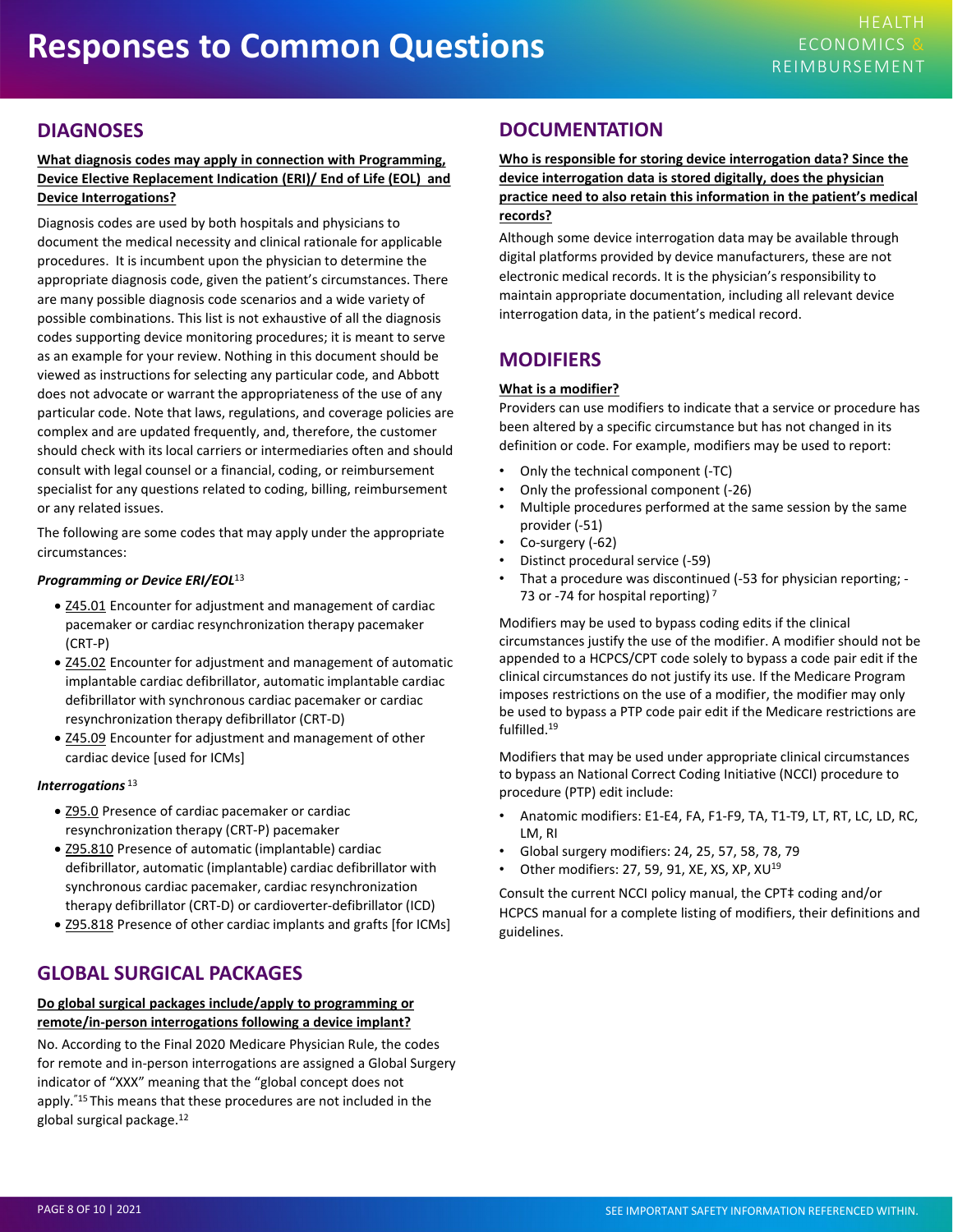## <span id="page-8-0"></span>**Rx Only**

## **BRIEF SUMMARY**

Prior to using these devices, please review the Instructions for Use for a complete listing of indications, contraindications, warnings, precautions, potential adverse events and directions for use.

## **Confirm Rx™ Insertable Cardiac Monitor**

Model DM3500 Insertable Cardiac Monitor

**Indications:** The Confirm Rx™ ICM is indicated for the monitoring and diagnostic evaluation of patients who experience unexplained symptoms such as: dizziness, palpitations, chest pain, syncope, and shortness of breath, as well as patients who are at risk for cardiac arrhythmias. Confirm Rx™ ICM Model DM3500 is also indicated for patients who have been previously diagnosed with atrial fibrillation or who are susceptible to developing atrial fibrillation. The Confirm Rx™ ICM has not been specifically tested for pediatric use.

**Contraindications:** There are no known contraindications for the implantation of the Confirm Rx™ ICM. However, the patient's particular medical condition may dictate whether or not a subcutaneous, chronically implanted device can be tolerated.

**Adverse Events:** Possible adverse events (in alphabetical order) associated with the device, include the following: Allergic reaction, Bleeding, Chronic nerve damage, Erosion, Excessive fibrotic tissue growth, Extrusion, Formation of hematomas or cysts, Infection, Keloid formation and Migration. Refer to the User's Manual for detailed indications, contraindications, warnings, precautions and potential adverse events.

**Limitations:** Patients may use their own Apple‡ or Android‡ mobile digital device to transmit information from their Confirm Rx™ ICM using the myMerlin™ mobile app. To do so the device must be powered on, app must be installed, Bluetooth® wireless technology connection enabled and data coverage (cellular or WiFi‡) available. The myMerlin™ app provides periodic patient monitoring based on clinician configured settings. Transmission data is resent if not sent successfully. However there are many internal and external factors that can hinder, delay, or prevent acquisition and delivery of ICM and patient information as intended by the clinician. These factors include: patient environment, data services, mobile device operating system and settings, ICM memory capacity, clinic environment, schedule/configuration changes or data processing.

## **The CardioMEMS™ HF System**

**Indications and Usage:** The CardioMEMS™ HF System is indicated for wirelessly measuring and monitoring pulmonary artery (PA) pressure and heart rate in New York Heart Association (NYHA) Class III heart failure patients who have been hospitalized for heart failure in the previous year. The hemodynamic data are used by physicians for heart failure management and with the goal of reducing heart failure hospitalizations.

**Contraindications**: The CardioMEMS™ HF System is contraindicated for patients with an inability to take dual antiplatelet or anticoagulants for one month post implant.

**Potential Adverse Events**: Potential adverse events associated with the implantation procedure include, but are not limited to the following: Infection, Arrhythmias, Bleeding, Hematoma, Thrombus, Myocardial infarction, Transient ischemic attack, Stroke, Death and Device embolization.

Refer to the User's Manual for detailed indications, contraindications, warnings, precautions and potential adverse events.